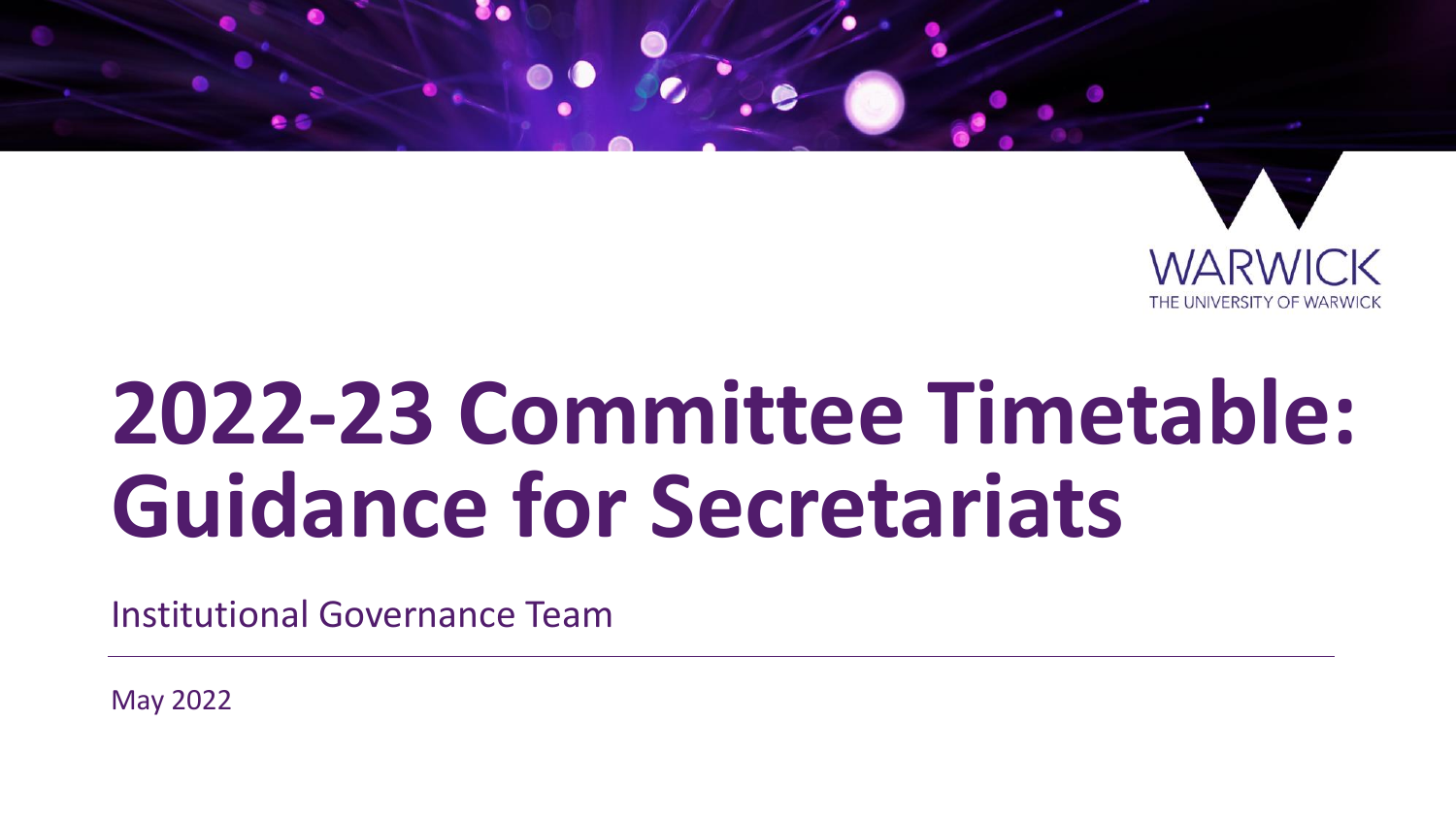#### **The Committee Timetable**

- The Institutional Governance Team, part of the Secretary to Council's Office, leads on the production of the Committee Timetable each year.
- The Team works with colleagues across the University to ensure meeting dates match Chair and Executive Team availability, membership and the necessary flow of business.
- Any queries relating to the Committee Timetable should be sent to [committeetimetable@warwick.ac.uk](mailto:committeetimetable@warwick.ac.uk) which is monitored by the Team throughout the year.
- **Please read this guide in full if you support a Committee.** It contains further information on action you must take in relation to diary invites, ordering catering, meeting rooms, information security and, in exceptional circumstances, how to request a change to meeting dates.

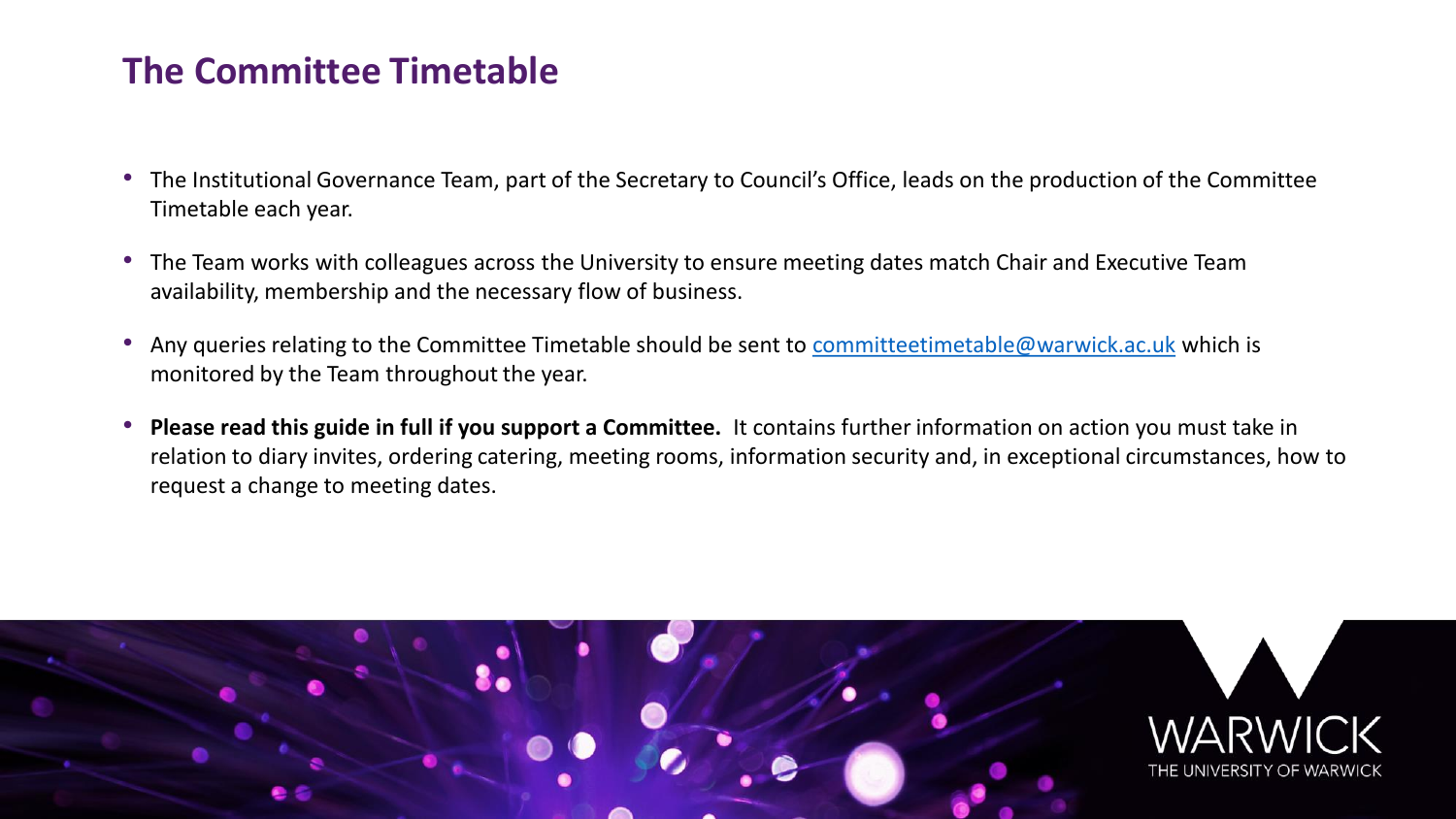#### *\*CHANGES COMING\** Committee Meeting Rooms

- Meeting rooms have been allocated based on previous years where possible and any in-year feedback received.
- If your meeting takes place in the Senate House Council Chamber/ Foyer it will be booked by the Governance team on your behalf.
- **Please note:** changes are coming to the committee room booking system/process, as part of a wider project to: pool meeting room bookings in one place, to support hybrid working, raise the standards of AV provision and improve system efficiency. Please be assured the rooms allocated to your committee or group in University House as part of the Committee Timetable process will be reserved for your use, however we will be in touch in due course with further information on changes to the booking system itself.
- For meetings in other locations e.g. Executive Office rooms (University House and Senate House), CCSG venues, Students' Union, Social Sciences and Life Sciences, please book the room as you would have in previous years.

### Information Security

• It is the responsibility of the Secretary to ensure that all confidential material is removed from the room after a meeting has finished.

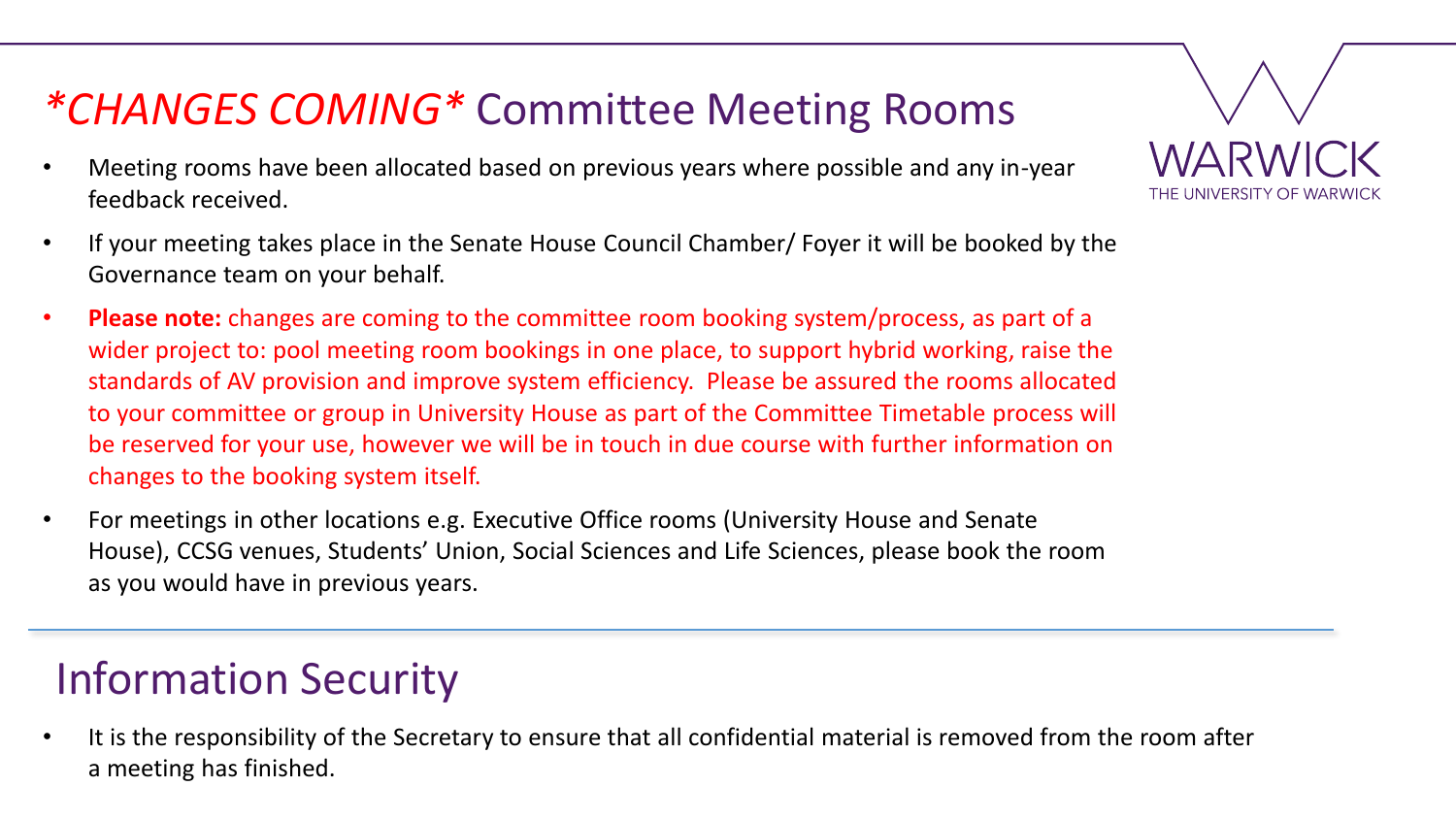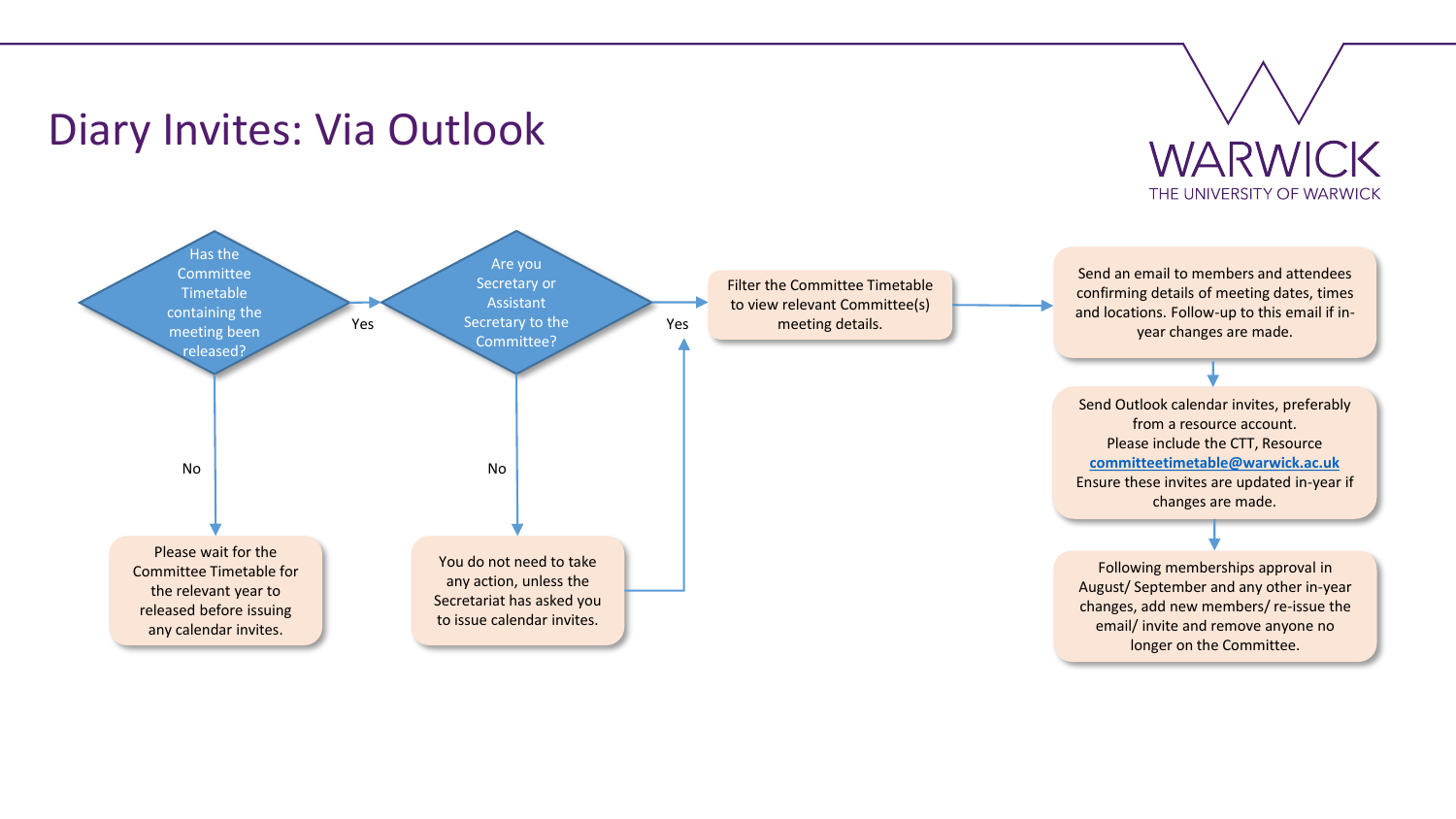